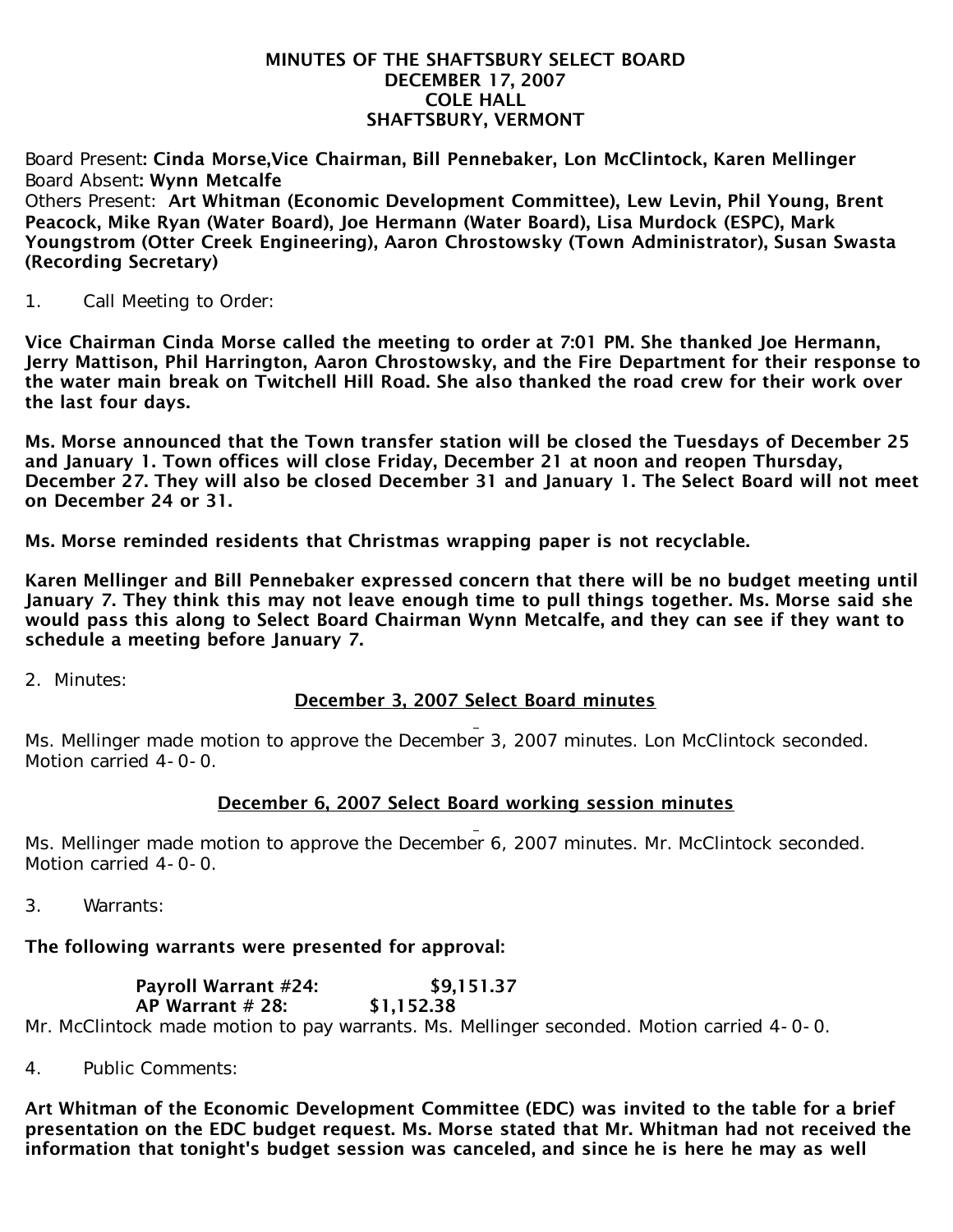address the Board. They won't do an extensive discussion, but can call Mr. Whitman back if there are questions.

Mr. Whitman said that the EDC's biggest goal las t year was the sewer project. Using funds from a state loan they did a sewer feasibility study and a public survey. The survey indicated that only one third of residents are interested in a sewer, so the sewer project has been tabled.

Mr. Whitman reported that the EDC will continue to keep in touch with North Bennington on their trail. It may be possible for Shaftsbury to continue the trail down to Cleveland Park. Mr. Whitman noted that the EDC had produced a new Shaftsbury brochure in 2007.

He said their biggest 2008 goal is to contact new businesses and stay in touch with existing businesses. They will also work on the village center designation. The EDC is asking for \$1250 in 2008 funding. Mr. Whitman passed out copies of his report. The Board thanked him for his presentation.

Ms. Morse introduced Phil Young, here to request that a change in the veteran's tax exemption be placed on the Town ballot. Mr. Young stated that at this time veterans who are rated 50% or more disabled receive a \$20,000 property tax exemption. He requests a ballot item for a vote to double it to \$40,000.

Ms. Mellinger noted that surrounding towns have increased the exemption to \$40,000. She said the state allows \$10,000. Since this would be \$30,000 over what the state allows, the Town would have to make it up. According to other towns' figures, this would amount to a very small number - - less than \$2 on a \$100,000 home.

Lew Levin said there are only seven to ten disabled veterans in Shaftsbury. Mr. Young gave the Board a copy of the ballot language used in Sunderland. Ms. Morse said they will put it on the next agenda so that anyone who wants to comment may do so.

Brent Peacock asked which Town board he should go to concerning permission to increase the size of his business sign to include the start-up businesses in the facility. The Board responded that a request for a variance in the sign ordinance would go to the Zoning Administrator and the DRB. A request for a change in the ordinance itself would go to the Planning Commission.

Mr. Peacock asked about the time frame for a response from the Planning Commission, and was told that it would not be considered until after Town Meeting.

5. Sidewalk Presentation:

Ms. Morse introduced Lisa Murdock of ESPC for a presentation on the sidewalk project. Ms. Murdock distributed documents to Board members. Mr. Chrostowsky stated that these documents are available in the Town office for anyone who wants to see them.

Ms. Murdock reported that preliminary plans have been sent to the the Agency of Transportation, Town boards and departments, and adjoining landowners. Comments have been received from the Agency's District Office concerning paving height, catch basins, roadway alignment, and water mains under the planned sidewalk.

Ms. Murdock stated that adjustments to paving thickness and catch basins have been made, and that the jog in roadway alignment is not really there so requires no adjustment. There is not much they can do about the water main beneath the sidewalk. Ms. Morse asked Joe Hermann if the water main location is an issue, and he said it is not.

Ms. Murdock went over comments from the Bike and Pedestrian Department of the Agency of Transportation. She said plans will be sent to the Utility and Permits section for review. A traffic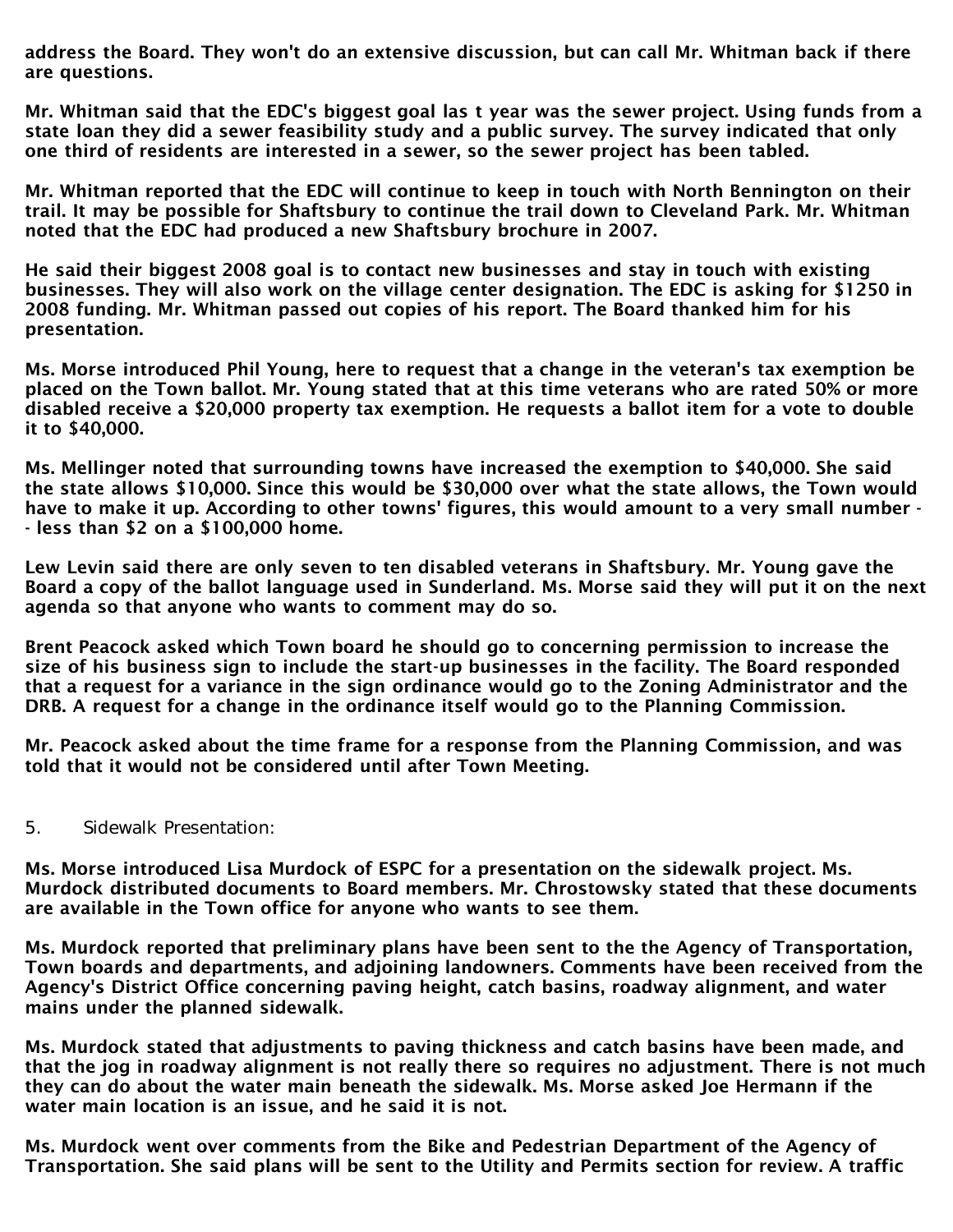control and signage plan will be needed. Ms. Morse asked if road closure will be required, and Ms. Murdock replied that she does not think so.

The Bike and Pedestrian Department requested a list of pay items and quantities, which will be sent. They had concerns about the width of the right of way along Rte. 7A. Current plans show a four-rod right of way, which would have to verified by surveyor if contested. To avoid this they could go with a three-rod right of way, and Ms. Murdock recommended making this change.

Ms. Murdock said that they need to make sure signage is in place at the crosswalk marking on 7A at Ledgley. She stated that several mailboxes will have to be moved, and suggested jogging the sidewalk around the mailboxes and providing a green space to avoid having them obstruct the sidewalk.

Ms. Mellinger pointed out that these are Pennysaver boxes, not mailboxes. She and Ms. Morse said that the Town should not pay to move them. Mr. Chrostowsky will talk to Pennysaver about it. Mr. McClintock stated that he does not want newspapers thrown in the street if the boxes are removed.

Ms. Murdock continued with comments from the Bike and Pedestrian Department. They said no bituminous curbing is allowed, and none was planned anyway. Private driveways and walkways that are torn up have to be replaced with the same or better materials and reconstructed to allow for a smooth transition.

Ms. Murdock said that the State wants a structure for storm water collection on Cleveland Ave. They also require that road signs that are moved be placed higher.

A permanent easement will be required at the corner of Cleveland Ave. Ms. Mellinger noted that they have not been able to contact that property owner. Mr. Hermann said he will talk to Jay Coonradt, who does snowplowing for the property owner.

Ms. Murdock said that most of the requested changes have already been incorporated in the plans. She stated that the DRB wants to see other options for storm water near the Gratz residence. This needs to be addressed tonight. A location for the flow is needed.

There was discussion of how to handle the storm water. Suggestions included a dry well and hooking into the Cleveland Ave, storm water system. Ms. Murdock said she will investigate water volume and the possibility of a dry well.

Ms. Murdock stated that the cost estimate is high because it does not include any work to be done by the Town, which is an option. She said that she does not think the state would allow the Town to be its own contractor.

The Board can decide which of the jobs on the itemized list can be done by the Town to reduce costs. Ms, Murdock listed the breakdown of jobs included in the project and distributed figures from the state on estimated prices.

Ms. Murdock stated that construction should take three to four months once a contractor is signed on. She said that there should be a pre-construction meeting with adjoining landowners and the contractor to work things out.

Ms. Mellinger noted that on Brent Peacock's property he wants a wider curb cut, so there will only be six feet or less between curb cuts. Ms. Murdock said the contractor would agree with having one slope instead of an up and down between curb cuts.

Ms. Murdock outlined the steps still to be taken. The storm water question needs to be resolved. She will work with Mr. Hermann and Mr. Chrostowsky on this.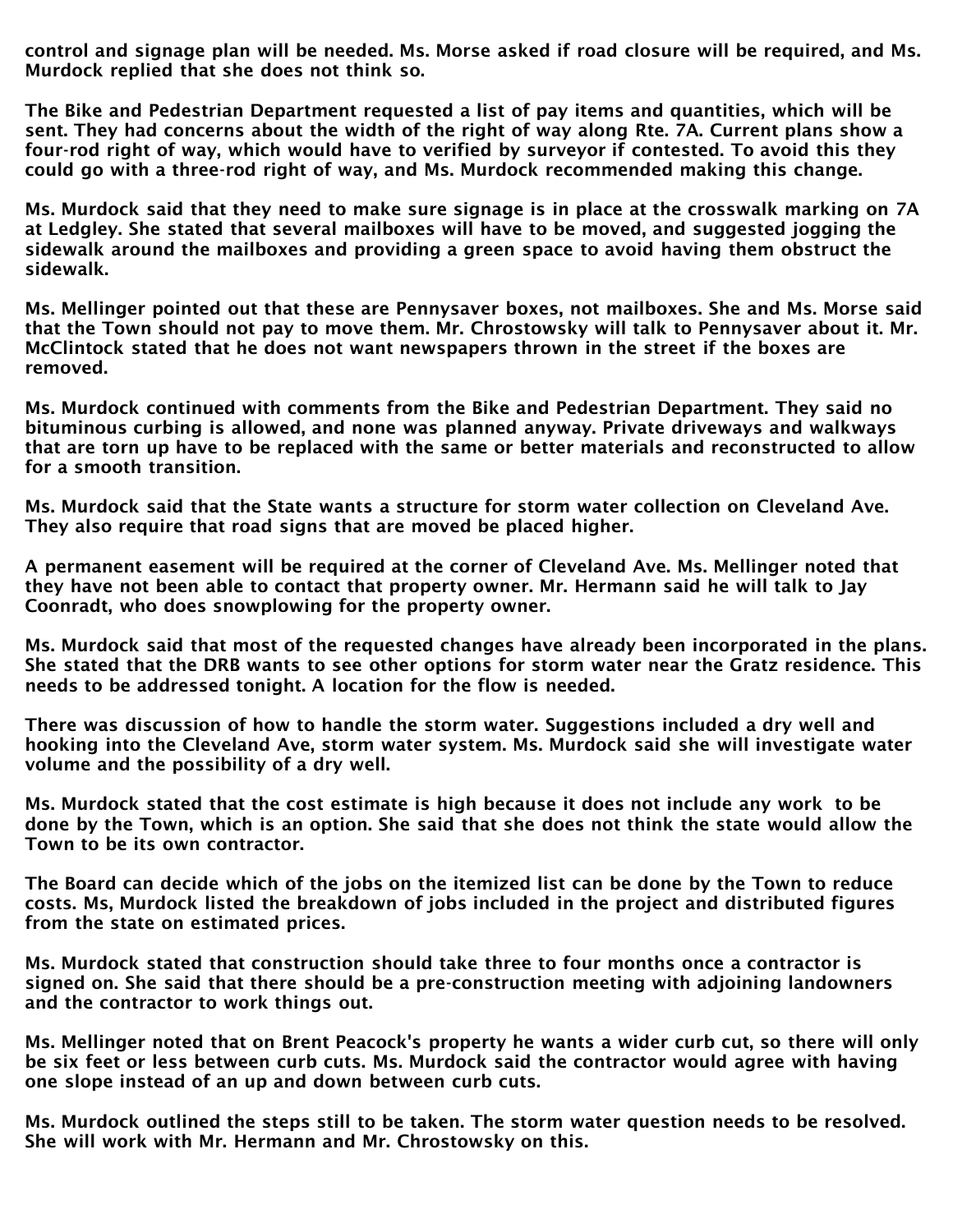Requested changes need to be made to the final plan. The categorical exclusion document needs to be submitted, including the final plan. A signage and traffic control plan should be created. While the exclusion document is being reviewed, they should work on right of way plans and submit them. Finally, they should bid for construction.

The right of way department will be the sticking point. Ms. Murdock will stay on them so that they can be sure to be ready for spring construction.

Mr. McClintock made motion to adopt a three-rod wide right of way plan. Ms. Mellinger seconded. Motion carried 4-0-0.

There was discussion of whether having the sidewalk over the Rte. 7A water main is OK. Ms. Murdock said it will just be underneath in parts of 7A. Mr. Hermann said it would be necessary to go through the sidewalk to fix a break, but he would rather fix a Town sidewalk than a state street.

Brent Peacock asked if high storm drains will be lowered. They cause a runoff problem. Mr. Murdock replied that they will be adjusted to the right level. Mr. Peacock said there might be a problem with a dry well because of drainage problems in that area. Ms. Morse thanked Ms. Murdock for her presentation and said they will hear back on storm water issues.

6. Water System Presentation:

Ms. Morse introduced Mark Youngstrom of Otter Creek Engineering. Mr. Youngstrom stated that two years ago Otter Creek had done a small water system study paid for by a state loan. They made recommendations for improvements at that time. Now the Town has asked to be put on the state priority list for funding the improvements.

Mr. Youngstrom said that it looks like Shaftsbury is high on the list for this year or the next. The Town has applied for a 0% planning loan for engineering plans, to prepare for construction when state funds are available.

Mr. Youngstrom described the planned project to improve the existing distribution system by upgrading four inch water mains to eight inches for hydrants, and by looping water mains. He said that four inch mains mean you can't fight fires without lowering water pressure. The state is getting serious on this issue.

Otter Creek is now doing the plans, and he has prepared a newsletter to inform Town residents about the work. Mr. Youngstrom showed Board members a map with the planned changes. The work will be done in the area of Sycamore, Meadow, and Ledgley, and will involve connections to lines at the school and on Church Street and Rte. 7A.

Ms. Morse asked if all four inch mains will be replaced, and Mr. Youngstrom replied that only hydrants with four inch mains will be fixed. He described it as an affordable, well-conceived project. The interest rate will be between 0% and 3%.

Mr. McClintock asked how long construction will take. Mr. Youngstrom replied that it should be about three months. Ms. Mellinger asked how the state responds to bond votes. He replied that in order to get on the active state list it is necessary to be ready to go, and the state views a positive bond vote as evidence of interest in the project. He would be willing to make a presentation and draft a newsletter to Town residents to answer people's questions before a bond vote.

Project plans will be completed in January. Mr. McClintock asked what happens if the bond is not approved, and Mr. Youngstrom replied that the state will begin to apply pressure. They are requiring towns to sign compliance schedules. Shaftsbury's next inspection is in 2009, and if the work is not done the Town would get a conditional water permit.